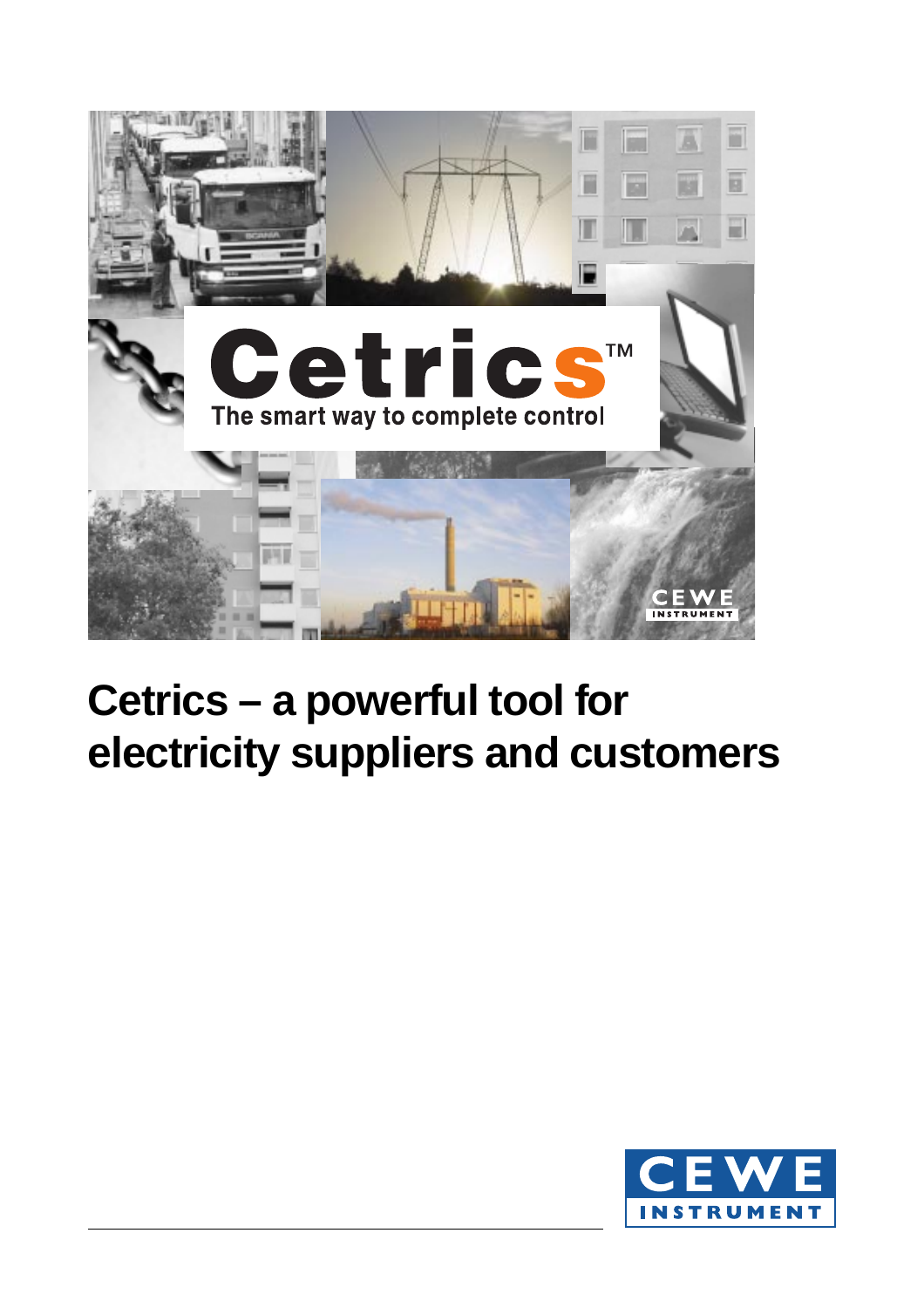**Cetrics** is a universal metering data handling system developed by Cewe Instrument using the latest technologies. Cetrics is based on many years of experience of earlier systems such as EnerBase. To ensure that we are developing the right product we have conducted a continuous dialogue with our customers. As well as wanting the actual functions, customers have insisted on **user-friendliness**, **expandability**, **flexibility** and an assurance of **future maintenance**. These four demands are the cornerstones of the platform that is Cetrics.

## **User-friendliness**

Cetrics is the system that puts the user at the centre. You can quickly get started with the system, and while you work with it you get clear, accurate information about how things are working and whether anything has gone wrong.

tem and the extent to which they are permit- **Expandability** Users can be assigned different levels of authorisation depending on their knowledge of the systed to influence the system. So more than one user in the organisation can use the system.

## **Expandability**

Cetrics is built around a powerful core surrounded by functions which are like blocks. The core and its peripheral functions are all well defined and documented in a way that makes them open to expansion. This also means that the software is scalable and can suit both large and small systems.

This design approach means that changes and additions can be made to the system without altering the standard system. As a result, adaptations can be made with a high degree of security by skilled customers, consultants or Cewe Instrument at reasonable cost.

#### **Flexibility**

Using standard tools, Cetrics can be adapted to other systems, for example to export data. These may be billing systems, accounting systems or a simple Excel spreadsheet.

Reports in Cetrics are created with the standard tool Crystal Reports. Using this tool the customer can modify, add or create new reports for the system.

#### **Maintenance**

If a software program is to survive it must be possible to maintain it. Customers who invest in a system need to be sure that the software can survive and be well maintained. Cetrics has been developed with survival in mind. This not only means that the product is easy to adapt and build on; it guarantees secure maintenance in the future.

**The smart way to complete control**

**Flexibility**

**User-friendliness**

## **System requirements**

**Maintenance**

The system requirements for Cetrics depend on the configuration installed. A configuration may be everything from a single-user system with a small number of terminals and series, to a system with a large number of users and thousands of terminals and series. These are the minimum requirements for a single-user system with a few terminals and series:

- Intel Pentium II 400 MHz
- 64 MB RAM (128 MB recommended for Windows NT and Windows 2000)
- CD-ROM (for installation)
- 1 GB free hard disk space (should be calculated accurately for each configuration)
- Monitor with a resolution of 800x600 pixels and 256 colours (recommended resolution 1024x768 pixels)

## **Operating system requirements**

Cetrics will run under Windows NT 4.0 with Service Pack 4 or later, and Windows 2000.

The installation of a host for connections requires Windows NT 4.0 with Service Pack 4 or later, or Windows 2000. If data is collected from terminals from the same computer, there is no need to install a host for connections.

We recommend running Cetrics under Windows 2000.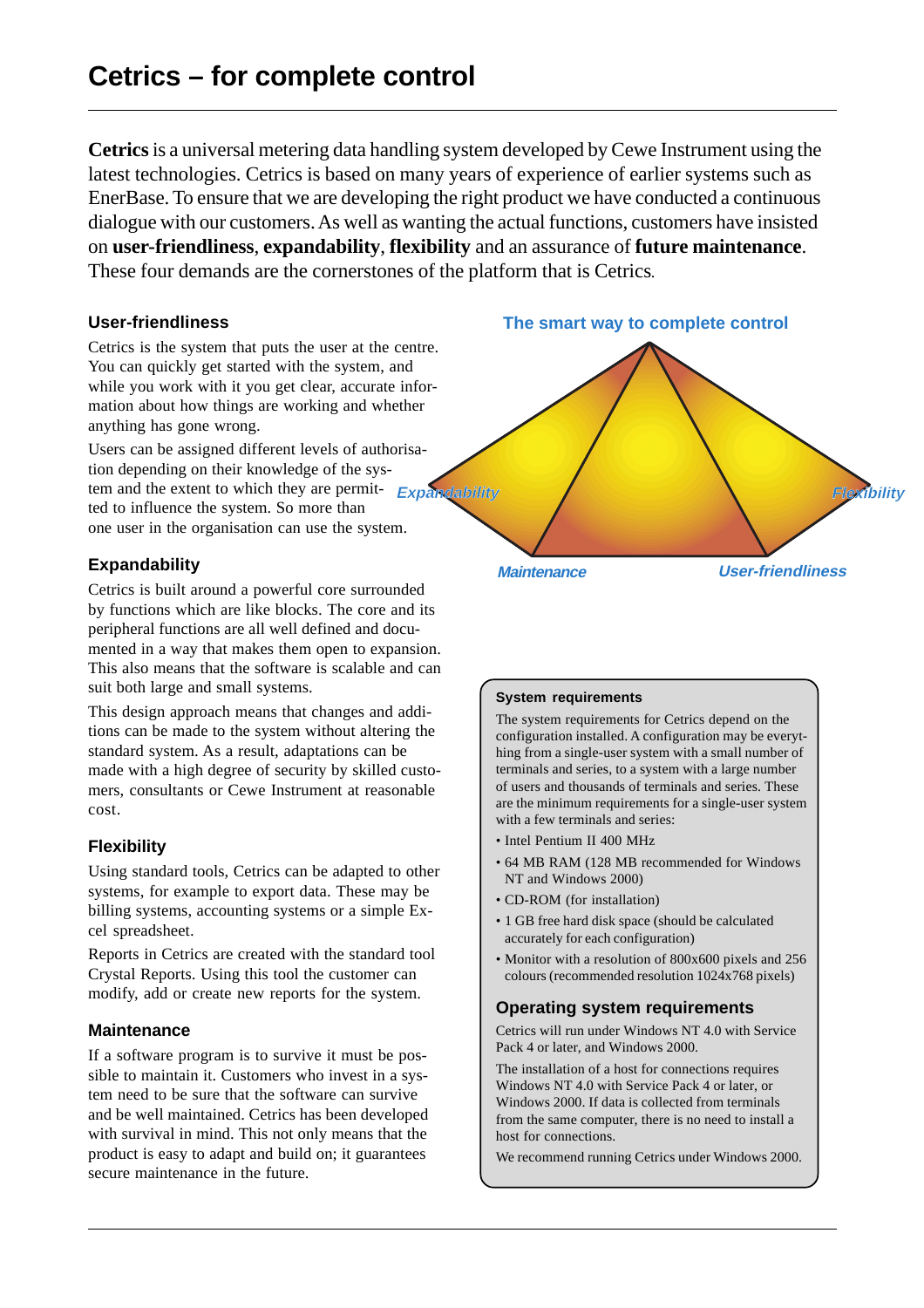Cetrics is used for the automatic collection of metering data from different kinds of communicating equipment. The system is an open solution, meaning that the equipment can be made by other manufacturer than Cewe Instrument. Collected data are saved in database format and can be presented in different ways, eg on-line, as graphics and as text. Data can be compared as well. Collected data can also be exported to another program, for example for accounting or to a rental billing system.

## **Data collection**

Data can be collected from metering equipment in the usual way via the serial communication ports on a suitable medium. A communication port on a computer network can also be addressed. There is no need for the equipment to be connected to the computer where Cetrics is installed; it can be connected to the computer that is nearest to the metering equipment. This minimises the installation cost, for example for a company that normally has a computer network with extensive coverage.

## **Exporting data**

The ability to export data is often a vital part of a modern data processing system. This might involve the export of data to a rental billing system, for accounting or simply to Excel. This goes without saying in Cetrics, where data can be transferred to Excel simply by pressing a button. More automated transfers are also possible, of course.

| compelsaria 1 BWN<br>T <sub>38</sub> | <b>Hinds</b><br>Tot                    | Exemploients 1 (KWI)<br>Vienna<br>. . | Berekoving ey to<br>Tid             | <b>BET-AKR CSS</b><br>Witness.<br>- 11 |  |
|--------------------------------------|----------------------------------------|---------------------------------------|-------------------------------------|----------------------------------------|--|
| <b>STORES</b>                        | <b>CONTRACTOR</b>                      |                                       | <b>CY 420M OF OR FROM 20</b>        | <b>Tubis AL</b>                        |  |
| OF OF JOINT ROLL BOT                 | AT ACTIVITIES TEST OF                  |                                       | Ma more of the transact             | 157115                                 |  |
| <b>DOLOR OR 20 00:00:</b>            | TO 2001 HE HIS 22 OC OU                |                                       | TAMEN OF 00 20:31:30                | CAY, V                                 |  |
| ALL CALCULCAN DV GALLASY             | 400, 3202 LT LBI 21.00 OE              |                                       | THE R P. LEWIS CO., LANSING MICH.   | <b>RADE</b>                            |  |
| <b>ESP OR DISCRIPTION</b>            | And plote into the only the            |                                       | was red on one per net per-         | BB                                     |  |
| BEECH ON OR 20 NO HOL                | TWOODFIELDS TRANSFERS                  |                                       | 143,790 to clo (d) 19:00-00         |                                        |  |
| WILL BY CALLIN'S SOLDERED            | AW, 12971-FAIR DE REGEL                |                                       | 491 MID IN CA ON 30 SO AT           | <b>HTM</b>                             |  |
| <b>NEW YORK SERVICE</b>              | excelled by tilt to lead or 1,000 mil- |                                       | tests or show toll-contact test but | 14.1.73                                |  |
|                                      |                                        |                                       |                                     |                                        |  |
|                                      |                                        |                                       |                                     |                                        |  |
|                                      |                                        |                                       |                                     |                                        |  |
|                                      |                                        |                                       |                                     |                                        |  |
|                                      |                                        |                                       |                                     |                                        |  |
|                                      |                                        |                                       |                                     |                                        |  |
|                                      |                                        |                                       |                                     |                                        |  |
|                                      |                                        |                                       |                                     |                                        |  |
|                                      |                                        |                                       |                                     |                                        |  |
|                                      |                                        |                                       |                                     |                                        |  |
|                                      |                                        |                                       |                                     |                                        |  |
|                                      |                                        |                                       |                                     |                                        |  |
|                                      |                                        |                                       |                                     |                                        |  |
|                                      |                                        |                                       |                                     |                                        |  |
|                                      |                                        |                                       |                                     |                                        |  |
|                                      |                                        |                                       |                                     |                                        |  |

## **Graphical analysis tool**

There is a graphical analysis tools for the rapid analysis of events. With the tool, chosen quantities can be compared. For example, the effect of outside temperature on power consumption. By generating the graphs of outside temperature and power, the process can be monitored over time. Another example is a wind farm, where the power from the generator can be compared with the wind strength to see how the wind strength affects the efficiency. If you want to take out a subset for further presentation you can move all the data into Excel by pressing a button.



## **Reports**

All reports have been developed with the standard tool Crystal Reports. Using this tool, changes/adjustments can be made in the reports, or more reports can be added. Some examples of standard reports are text, line and column reports, durability graphs and invoice information. These can be generated for any chosen period and resolution: day, week, month or year.